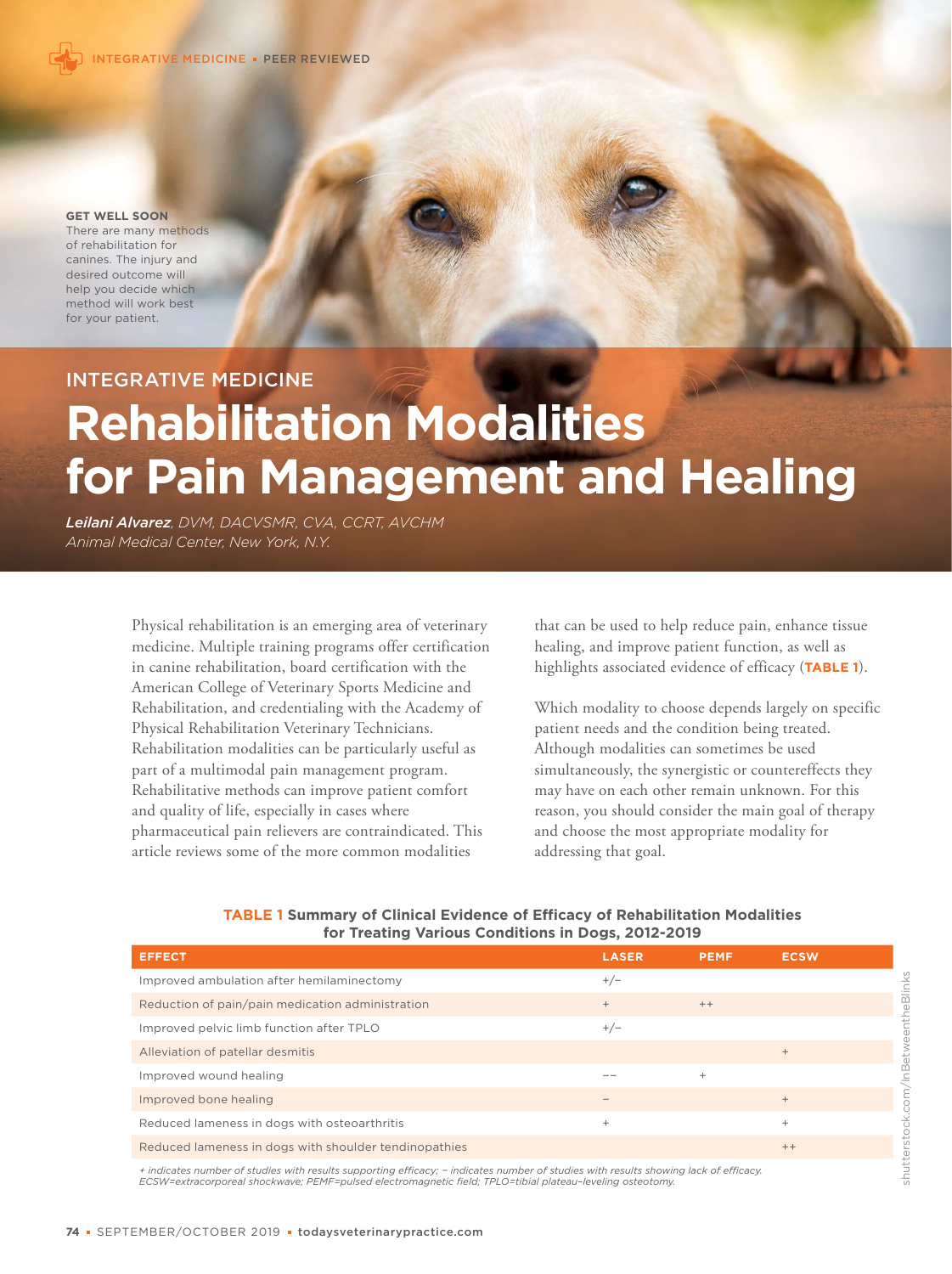

**FIGURE 1.** Class 4 laser and targeted pulsed electromagnetic field therapy being administered to a canine athlete with myofascial trigger points. This particular laser is ideal for providing massage and heat therapy simultaneously with the laser. Combined heat, laser, and massage can help relieve tense muscles.

# LASER THERAPY/ PHOTOBIOMODULATION

Perhaps the most commonly used rehabilitative modality is laser therapy, which stands for light amplification by stimulated emission of radiation (**FIGURE 1**). This modality has more recently been called photobiomodulation, primarily because therapeutic lasers modulate biological cellular activity as opposed to other nontherapeutic lasers (e.g., grocery store scanners or laser pointers) that do not have a biological effect.

One proposed mode of action for therapeutic laser is stimulation of the respiratory chain in the mitochondria. The respiratory chain is a complex of genes that provide instructions for proteins involved in oxidative phosphorylation. As light enters the cell, it is absorbed by cytochrome c oxidase (the next-to-last step in the mitochondrial respiratory chain process) leading to increased production of adenosine triphosphate. Cells also release low levels of ROS (reactive oxygen species), resulting in endogenous anti-oxidant production by the cell and release of nitrous oxide, which leads to vasodilation and increased perfusion.

Lasers are classified according to risk for eye injury. The higher the class of laser, the greater the risk for eye injury and thermal damage to eyes and/or other tissue. Class 4 lasers are defined as those with power output of 500 mW and above. In general, therapeutic lasers with potential for photobiomodulation are Class 3 and above and require protective eyewear. Lower-class lasers can have photobiomodulation potential when tissues

are exposed for a longer time at specific wavelengths. In general, lower wavelengths are more effective for superficial tissues (~600 nm) and higher wavelengths, for deeper tissues (up to 3 to 5 cm, or 800 to 900 nm).

Several recently published studies evaluated the efficacy of using photobiomodulation in veterinary medicine.1-10 The results can be difficult to interpret because of the large number of different products on the market and variations in protocols and outcome measures. Thus, we should be cautious when making conclusions. Some authors question whether photobiomodulation can help improve recovery after hemilaminectomy in dogs. Draper et al. found that dogs receiving a low-level Class 3B laser (810-nm wavelength for 1 minute daily for 5 days) regained the ability to ambulate significantly faster than untreated dogs  $(3.5 \text{ vs } 14 \text{ days})$ .<sup>1</sup> In contrast, using the same laser and protocol, Bennaim et al. found no difference in outcome between laser and placebo groups.<sup>2</sup> In another prospective study evaluating wound healing, Kurach et al. found no apparent beneficial effects for dogs with experimentally induced incisions and subsequent exposure to a Class 2 laser (635-nm wavelength laser for 5 minutes for a total dose of approximately 1 J/cm2 ).3 When Kennedy et al. evaluated this same laser in a prospective study, they found no beneficial effects on pain, radiographic healing, or pelvic limb function in dogs who received this Class 2 laser before and 10 times after tibial plateau-leveling osteotomy (TPLO) for the first 96 hours at 2.5 J/cm2 and then weekly at home for 4 weeks (at 1.5 J/cm<sup>2</sup>).<sup>4</sup> However, those studies may have failed to demonstrate lack of efficacy because they used a lower class of laser. Usually, rehabilitation practitioners use Class 3B lasers and above. A small study demonstrated improved scores in incisional scars in 4 dogs who received postoperative

> Lasers are classified according to risk for eye injury. The higher the class of laser, the greater the risk for eye injury and thermal damage to eyes and/or other tissue.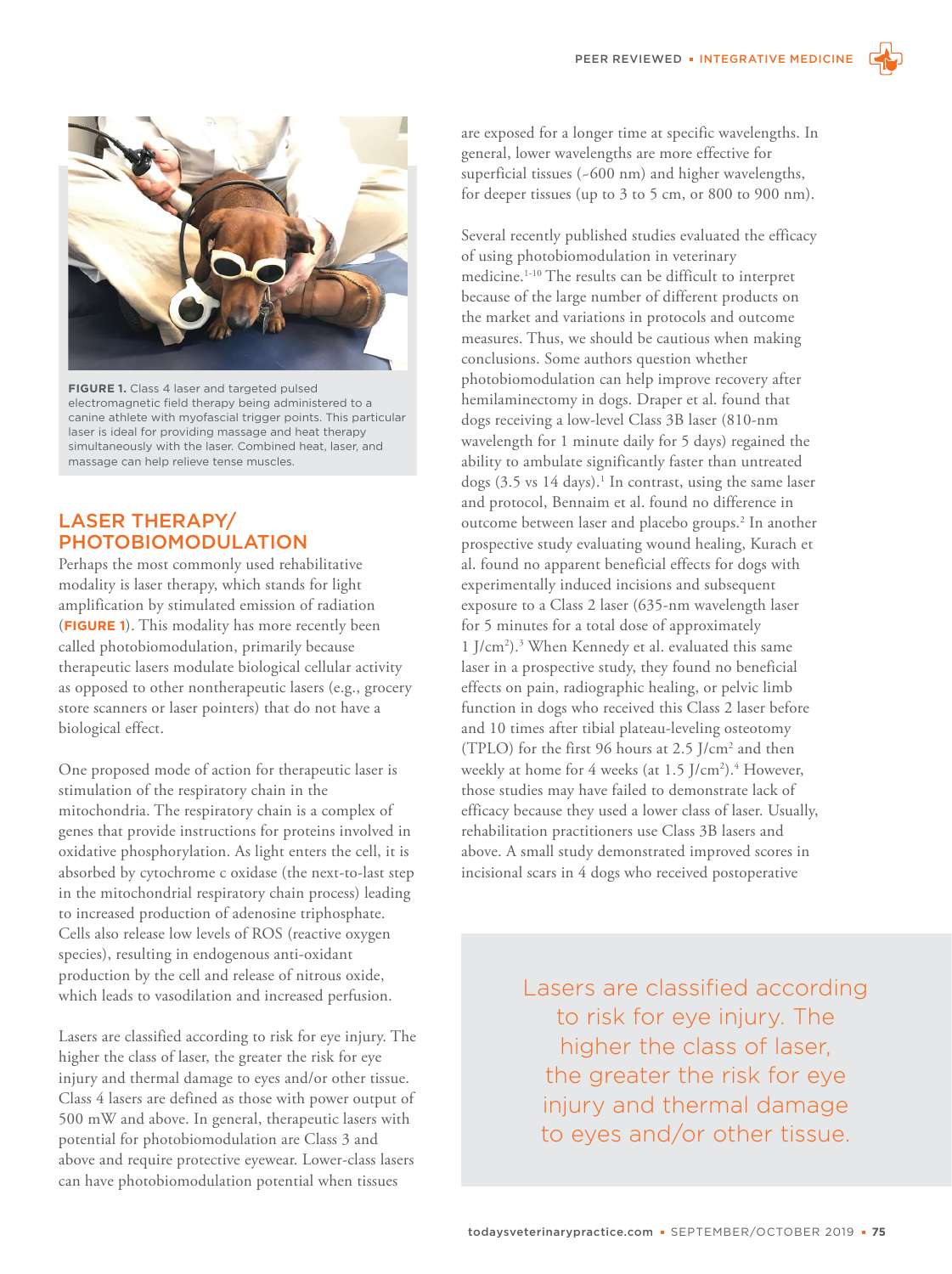The most notable benefits of PEMF include pain relief, increased wound healing, and reduced soft tissue pain and edema.

photobiomodulation daily for 7 days at 8 J/cm<sup>2</sup> with a Class 3B laser compared with 5 dogs who did not receive photobiomodulation.<sup>10</sup>

Another study that evaluated the effects of laser on dogs after TPLO found improved pelvic limb function (determined by measuring peak vertical force with a pressure mat system).<sup>5</sup> Those dogs received a single Class 4 laser dose with dual 800- and 970-nm wavelengths, at 6 W for a unified dose of 3.5 J/cm2 over a 100-cm<sup>2</sup> area.<sup>5</sup> In another recent prospective blinded study, dogs with naturally occurring elbow osteoarthritis demonstrated reduced lameness, pain scores, and nonsteroidal anti-inflammatory drug dosages compared with placebo-treated dogs.<sup>6</sup> The treated dogs received photobiomodulation therapy with a Class 4 laser twice weekly for 3 weeks and then weekly for 3 weeks at a dose of 10 to 20 J/cm $^{\rm 2}$  per joint. $^{\rm 6}$ 

As previously stated, use of wide-ranging doses and various laser devices make it difficult to base conclusions on these limited data. Larger prospective, randomized, controlled clinical trials are needed before any conclusions about the therapeutic benefits of laser use in companion animals can be reached.

In human medicine, data are also not conclusive. A systematic review of the treatment of plantar fasciitis in people showed reduced pain and improved function; however, laser doses varied widely among studies, making it difficult to determine best treatment parameters.7 Another recent systematic review and meta-analysis of photobiomodulation effects on bone healing in humans showed improvement in pain and function; however, the level of evidence is considered low to very low, and no effect on radiographic healing of the fracture line was found.<sup>8</sup> Similarly, results of a systematic review of low-level laser on pressure ulcers in humans were conflicting and not conclusive.<sup>9</sup>

# PULSED ELECTROMAGNETIC FIELD THERAPY

Another rehabilitation modality that has recently gained popularity and become widely available to rehabilitation and general practitioners is pulsed electromagnetic field (PEMF) therapy (**FIGURE 1**). This technology has been available for over a century; however, it became more popularized in the 1980s when the Food and Drug Administration approved low-powered PEMF devices as bone growth stimulators. Since then, the technology has been further developed and targeted. There are many devices on the market, including PEMF beds and devices that provide more targeted therapy, such as a loop device. Of note, the particular signal of the device affects its therapeutic potential. Variations exist in pulse width, pulse frequency, size and geometry of the antenna, and duration of the signal. The targeted shortwave forms (27 mHz, 2-ms pulse width, 2-Hz pulse frequency) are thought to be more effective. Practitioners are advised to ask PEMF manufacturers what specific signal is used by their product and what evidence they have to support their dosage recommendations. In general, acute conditions should be treated 3 to 4 times daily for 5 to 10 days until pain resolves. Chronic conditions can be treated once or twice daily or even less frequently, depending on response. The postulated mode of action for the signal emitted by the loop device is upregulation of the voltage-dependent binding of calcium to calmodulin. This binding enhances release of constitutive nitrous oxide synthase, leading to vasodilation and an anti-inflammatory cascade.

The most notable benefits of PEMF include pain relief, increased wound healing, and reduced soft tissue pain and edema (**TABLE 1**). Two recent randomized and controlled clinical trials demonstrated benefits of PEMF use on recovery of dogs after hemilaminectomy.<sup>11,12</sup> In particular, Alvarez et al. demonstrated reduced client administration of opioid medications during the initial 7-day postoperative period for dogs who received PEMF therapy compared with those who received placebo.<sup>11</sup> In addition, 6-week postoperative wound scores were better for treated than control dogs.<sup>11</sup>

With regard to potential side effects, PEMF is perhaps one of the most benign of the rehabilitation modalities. However, its use is contraindicated for patients with pacemakers or arrhythmias and those with active hemorrhage.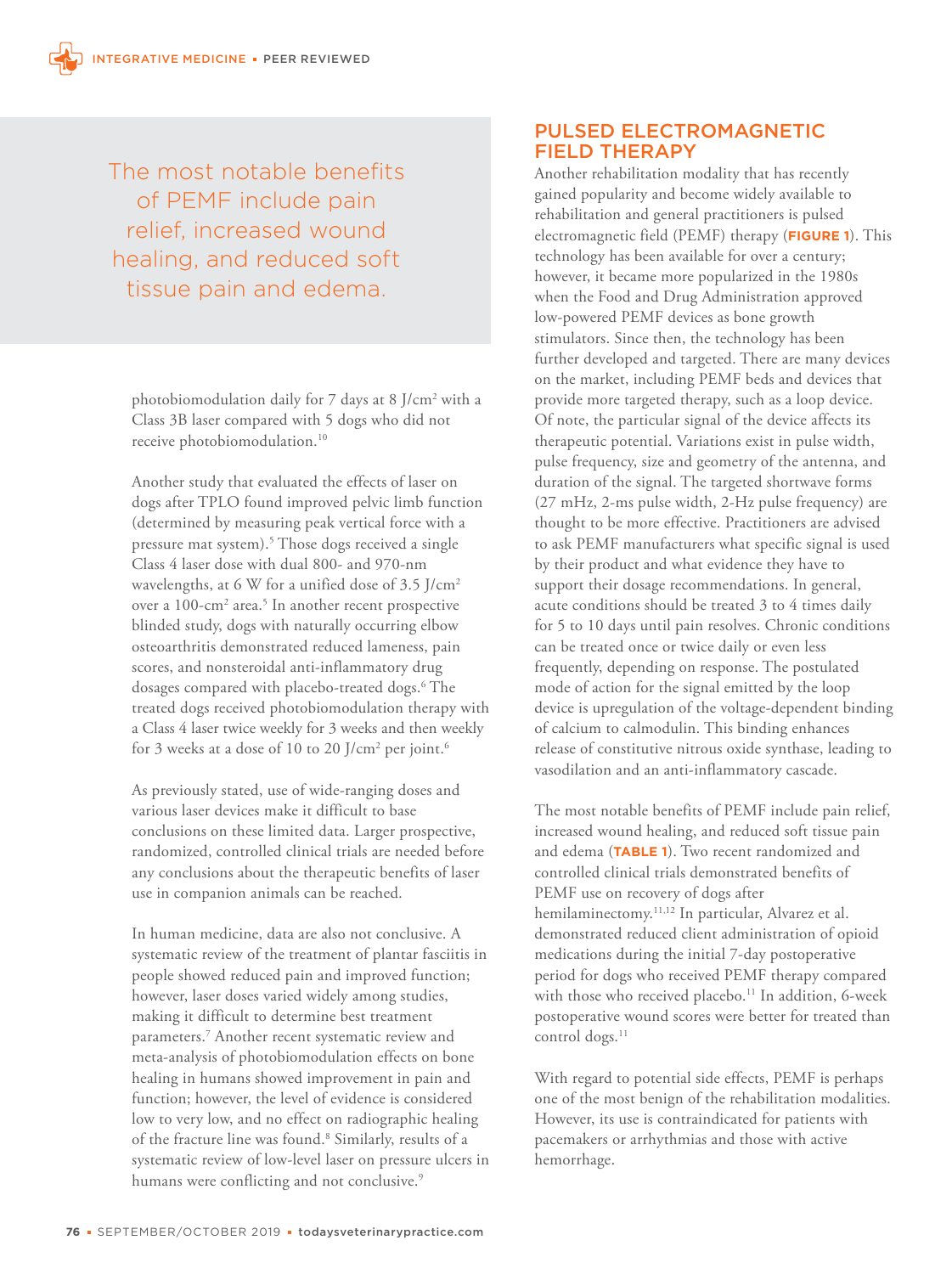

Shockwave therapy was first introduced as a method for breaking up urinary calculi (lithotripsy). Since then, the technology has advanced and is widely used in human and veterinary medicine for treatment of nonunion or delayed union fractures, wound healing, tendinopathies, arthritis, and other conditions. Among rehabilitation modalities in the veterinary field, the level of evidence for efficacy is perhaps highest for extracorporeal shockwave (ECSW) therapy (**TABLE 1**). The mode of action is emission of acoustic waves at high velocity and pressure. A large amount of energy is deposited in the tissues, creating cavitation bubbles that subsequently collapse and lead to increased cellular permeability and expression of cytokines and growth factors. Because the pressure waves of ECSW are emitted at lower frequency than those of therapeutic ultrasonography, they cause no thermal effect. The analgesic effects most likely result from nociceptor stimulation and endorphin release.

A variety of ECSW devices, with varying effectiveness, are available. In particular, devices can vary by depth of penetration and focal area. Therefore, devices should be chosen according to the condition being treated and



being administered to a dog with chronic supraspinatus and biceps tendinopathy.

available evidence to support that use. Focal superficial signal devices may be more effective for treating myofascial trigger points, whereas electrohydraulic devices with higher energy and deeper penetration may be more appropriate for treating nonunion fractures, osteoarthritis, or other deeper tissue disorders. Several prospective studies that used higher energy and deeper signal devices demonstrated efficacy for treating patellar desmitis after TPLO,<sup>13</sup> acceleration of bone healing,<sup>14</sup> and osteoarthritis<sup>15</sup>; retrospective studies demonstrated efficacy for treating shoulder tendinopathies (**FIGURE 2**).16,17 Contraindications include use on patients with immune-mediated joint disease, septic arthritis, neoplasia, diskospondylitis, unstable fractures, and neurologic deficits.

# TAKE-HOME POINTS

- $\blacksquare$  Rehabilitation modalities are used to help reduce pain and enhance tissue healing.
- $\blacksquare$  Choice of rehabilitation modality should be based on the patient's needs, the condition being treated, and level of evidence.
	- **Laser:** Prospective clinical trials in veterinary medicine are reported for hemilaminectomy, TPLO, and elbow osteoarthritis. Results are not conclusive enough to use for clinical decision making.
	- PEMF: Most notable published veterinary benefits include pain relief, increased wound healing, and improved recovery after hemilaminectomy.
	- ECSW: Sufficient evidence in dogs exists to warrant use for nonunion or delayed union fractures, tendinopathies, and arthritis.
- $\blacksquare$  Overall, rehabilitation modalities can be part of a multimodal pain management program and can improve patient comfort and function in a noninvasive manner. TVP

## **References**

- 1. Draper WE, Schubert TA, Clemmons RM, et al. Low-level laser therapy reduces time to ambulation in dogs after hemilaminectomy: a preliminary study. *J Small Anim Pract* 2012;53(8):465-469.
- 2. Bennaim M, Porato M, Jarleton A, et al. Preliminary evaluation of the effects of photobiomodulation therapy and physical rehabilitation on early postoperative recovery of dogs undergoing hemilaminectomy for treatment of thoracolumbar intervertebral disk disease. *Am J Vet Res* 2017;78(2):195-206.
- 3. Kurach LM, Stanley BJ, Gazzola KM, et al. The effect of low-level laser therapy on the healing of open wounds in dogs. *Vet Surg* 2015;44(8):988-996.
- 4. Kennedy KC, Martinez SA, Martinez SE, et al. Effects of low-level laser therapy on bone healing and signs of pain in dogs following tibial FIGURE 2. High-energy extracorporeal shockwave therapy plateau leveling osteotomy. Am J Vet Res 2018;79(8):893-904.